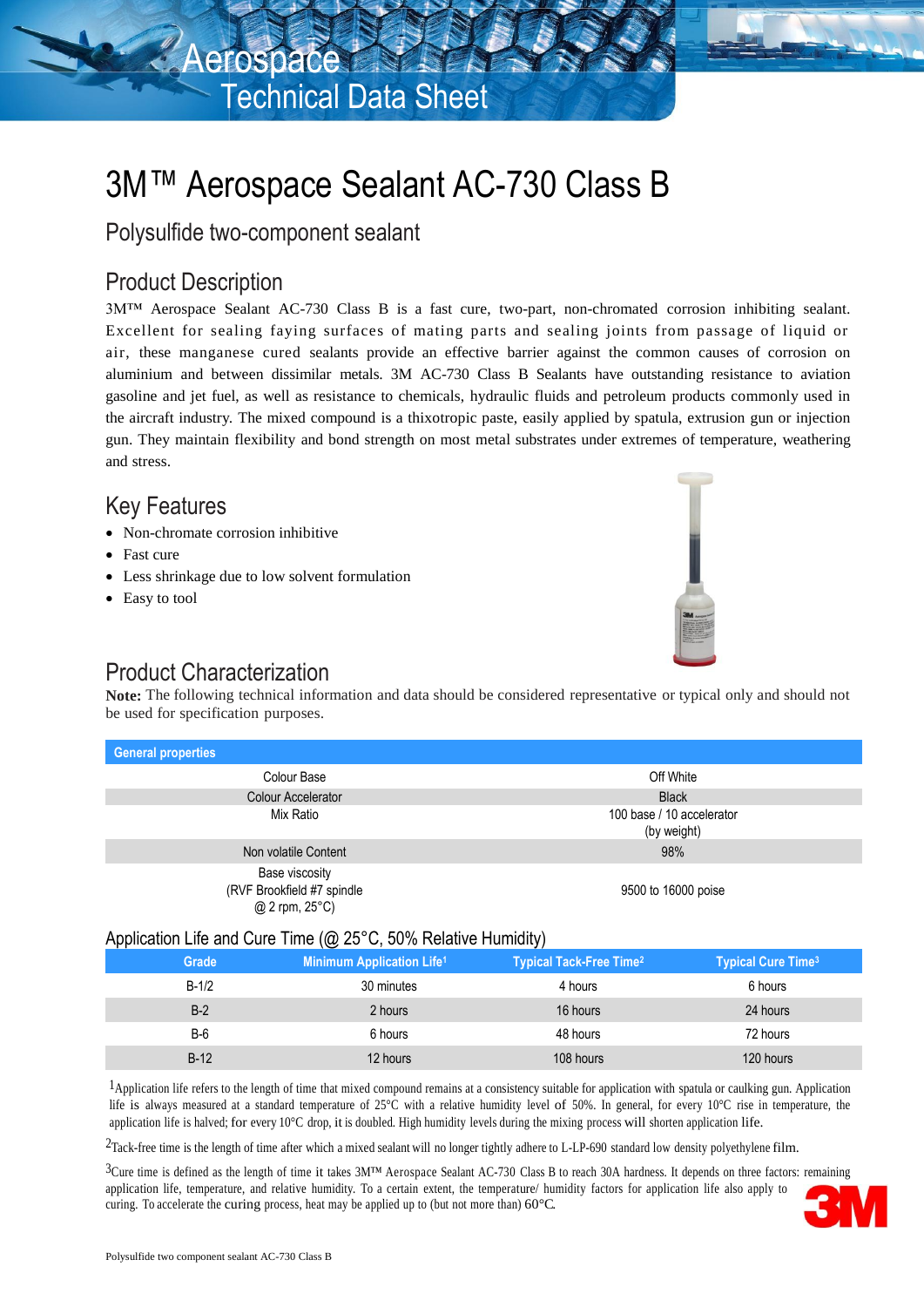## Product Performance

#### Tensile strength and % Elongation

| <b>Conditioning</b>                                                            | <b>Requirements</b> | <b>Results</b>   |
|--------------------------------------------------------------------------------|---------------------|------------------|
| Standard Cure - 14 days                                                        | 1.4 MPa / 200%      | 2.8 MPa / 460%   |
| JRF $-12$ days @ 60 $\degree$ C                                                | 1.4 MPa / 200%      | 1.9 MPa / 390%   |
| JRF – 12 days @ $60^{\circ}$ C,<br>60 hrs @ 71°C, 6 hrs @ 82°C                 | $0.9$ MPa / 100%    | 2.1 MPa / 525%   |
| JRF - 12 days @ $60^{\circ}$ C,<br>60 hrs @ 71°C,6 hrs @ 82°C<br>+ Heat Cycle  | $0.9$ MPa / 25%     | 2.1 MPa / $60\%$ |
| Heat Cycle- 6 cycles of<br>4 hrs @ 121°C, 40 min @<br>160°C, and 1 hr @ 182 °C | 0.7 MPa / 25%       | $2.05$ MPa / 67% |

#### Peel Strength \*

|                                            | 7days@60°C in JRF                    | 303 N/25 mm/100%  |
|--------------------------------------------|--------------------------------------|-------------------|
| MIL-C-5541                                 | 7 days @60°C in JRF/SW               | 249 N/25 mm./100% |
|                                            | 6 temp cycles in JRF/SW <sup>1</sup> | 100%. 192 N/25 mm |
|                                            | 7days@ 60°C in JRF                   | 258 N/25 mm./100% |
|                                            | 7 days @ 60°C in JRF/SW              | 294 N/25 mm./100% |
| MIL-C-27725                                | 70 days @ 60°C in JRF                | 218 N/25 mm./100% |
|                                            | 70 days @ 60°C in JRF/SW             | 258 N/25 mm./100% |
|                                            | 6 temp cycles in JRF/SW <sup>1</sup> | 249 N/25 mm./100% |
| MIL-P-23377<br>RT Cure                     | 7 days @ 60°C in SW                  | 321 N/25 mm./100% |
|                                            | 7days@60°C in JRF                    | 294 N/25 mm./100% |
| <b>Stainless Steel</b>                     | 7 days @60°C in JRF/SW               | 330 N/25 mm./100% |
|                                            | 6 temp cycles in JRF/SW <sup>1</sup> | 267 N/25 mm./100% |
|                                            | 7days@60°C in JRF                    | 289 N/25 mm./100% |
| AMS2471                                    | 7 days @60°C in JRF/SW               | 312 N/25 mm./100% |
| Anodized                                   | 6 temp cycles in JRF/SW <sup>1</sup> | 285 N/25 mm./100% |
|                                            | 7 days @ 60°C in JRF                 | 263 N/25 mm./100% |
|                                            | 7 days @ 60°C in JRF/SW              | 312 N/25 mm./100% |
| AMS 4911<br>Titanium                       | 70days @ 60°C in JRF                 | 241 N/25 mm./100% |
|                                            | 70 days @ 60°C in JRF/SW             | 263 N/25 mm./100% |
|                                            | 6 temp cycles in JRF/SW <sup>1</sup> | 272 N/25 mm./100% |
| MIL-PRF-85285                              | 7 days @ 60°C in SW                  | 343 N/25 mm./100% |
| <b>MIL-PRF-85582</b>                       | 7days @ 60°C in SW                   | 312 N/25 mm./100% |
| AS 4/3501-6 (epoxy<br>graphite, peel side) | 7 days @ 60°C in JRF                 | 280 N/25 mm./100% |
|                                            | 7 days @ 60°C in JRF/SW              | 307 N/25 mm./100% |
|                                            | 6 temp cycles in JRF/SW <sup>1</sup> | 285 N/25 mm./100% |
|                                            | 7 days @ 60°C in JRF                 | 285 N/25 mm./100% |
| AS 4/3501-6 (epoxy<br>graphite, tool side) | 7 days @ 60°C in JRF/SW              | 316 N/25 mm./100% |
|                                            | 6 temp cycles in JRF/SW <sup>1</sup> | 263 N/25 mm./100% |

\*Used AMS3100 adhesion promoter <sup>1</sup> Cycle is 100 hours at 60°C + 10 hours at 71°C + 1 hour at 82°C